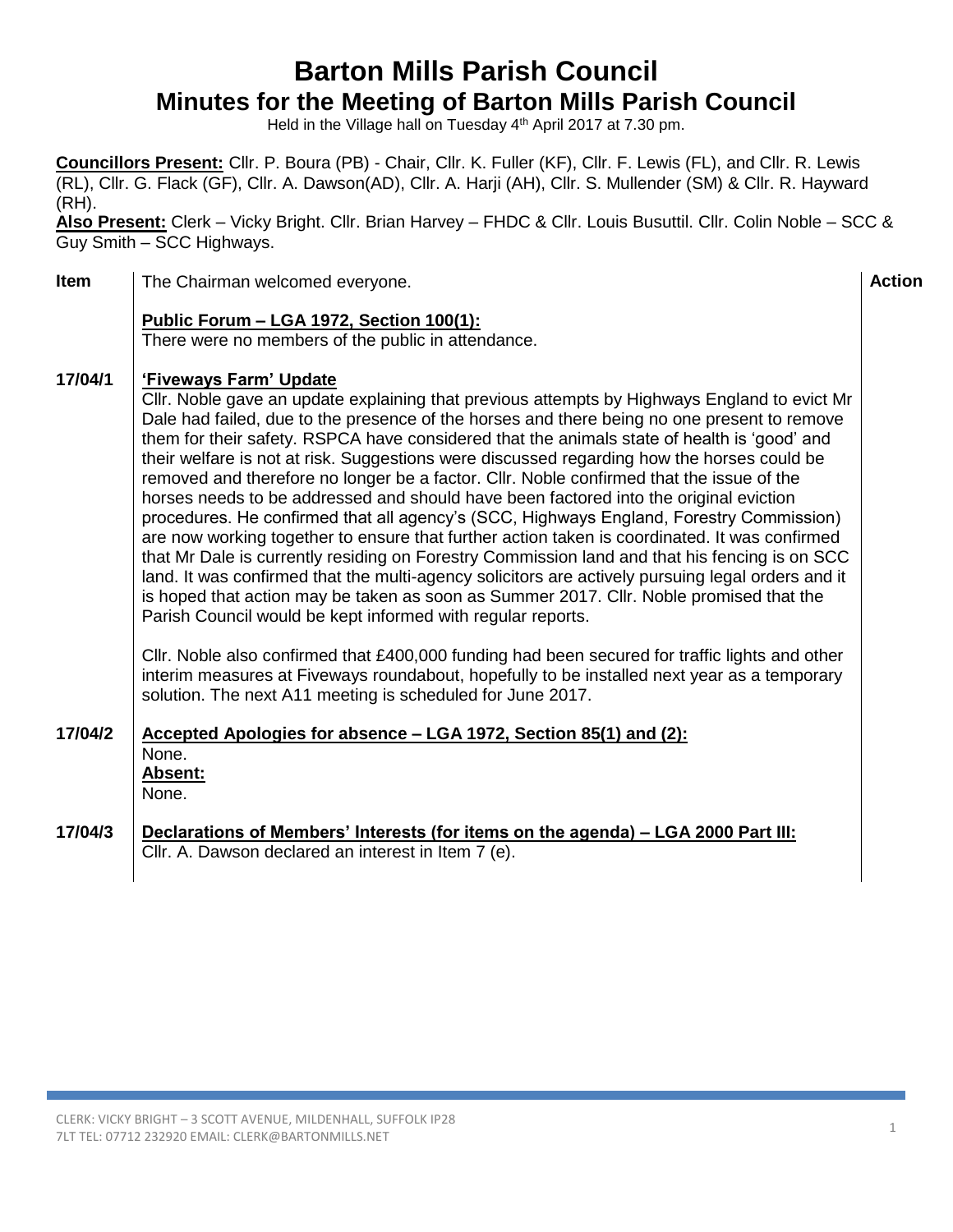| 17/04/4       | <u>Minutes of the last meeting held on Tuesday 7<sup>th</sup> March 2017 – LGA 1972, Schedule 12,</u><br>para41(2):                                                                                                                                                                                                                                                        |              |
|---------------|----------------------------------------------------------------------------------------------------------------------------------------------------------------------------------------------------------------------------------------------------------------------------------------------------------------------------------------------------------------------------|--------------|
|               | Cllr. Fuller (KF) proposed the minutes as a true record of the meeting held on Tuesday $7th$                                                                                                                                                                                                                                                                               |              |
|               | March 2017, and the minutes were accepted by vote.<br><b>Resolved 17/04/4.01</b>                                                                                                                                                                                                                                                                                           |              |
|               | The Minutes of the meeting of 7 <sup>th</sup> March 2017 were adopted as a true statement and signed<br>by the Chair, Cllr. Boura (PB).                                                                                                                                                                                                                                    |              |
| 17/04/5       | <b>Police Matters:</b><br>The latest edition of your local Safer Neighbourhood Team (SNT) newsletter is now available<br>to view on the Suffolk Constabulary website https://www.suffolk.police.uk/your-area                                                                                                                                                               |              |
| 17/04/6       | <b>Local Authority Reports:</b>                                                                                                                                                                                                                                                                                                                                            |              |
| i)            | <b>Suffolk County Council</b><br>None received. Apologies sent by Cllr. Waters. It was suggested that the Clerk pass on Good<br>Wishes to Cllr. Waters for a speedy recovery.                                                                                                                                                                                              |              |
| ii)           | <b>Forest Heath District Council</b>                                                                                                                                                                                                                                                                                                                                       |              |
|               | Cllr. Harvey reported on the following;<br>FHDC fully supports the 'Fiveways Farm' action and is also disappointed in the<br>$\bullet$                                                                                                                                                                                                                                     |              |
|               | progress made so far.                                                                                                                                                                                                                                                                                                                                                      |              |
|               | It is good news that the Good Neighbour Scheme will soon be up & running.<br>٠<br>It is nice to see the bulbs in Church Meadows looking so nice.<br>$\bullet$                                                                                                                                                                                                              |              |
|               | The Fiveways roundabout solutions are still in discussion and ongoing.<br>$\bullet$                                                                                                                                                                                                                                                                                        |              |
|               | It was suggested the Clerk write to Highways England to enquire what works have been<br>carried out, following the several closures of the A11 recently.                                                                                                                                                                                                                   | <b>Clerk</b> |
| 17/04/7<br>i) | <b>Planning Matters:</b><br><b>General &amp; For Consideration:</b>                                                                                                                                                                                                                                                                                                        |              |
|               | DC/17/0534/TCA - Trees Notification Area Notification - 1no. Yew (T1 on plan) - crown<br>reduce the height and spread by 20-25% and shape following the line of previously cut<br>lower lateral branches - 29 The Street Barton Mills IP28 6AA                                                                                                                             |              |
|               | Cllr. Boura proposed no objections, all were in favour.                                                                                                                                                                                                                                                                                                                    |              |
|               | <b>Resolved 17/04/7.01</b><br>No objections to DC/17/0534/TCA.                                                                                                                                                                                                                                                                                                             |              |
| ii)           | DC/17/0493/TPO - TPO1973(238) -Tree Preservation Order - (i) 1 no. Cherry (1 on plan)<br>overall crown reduction to 3 metres; (ii) 2no. Yew (2 on plan) overall crown reduction to<br>4 metres and (iii) 3no. Lime (3 on plan) pollard to 8 metres - Neyland House 11 The<br><b>Street Barton Mills Suffolk</b><br>Cllr. Boura proposed no objections, all were in favour. |              |
|               | <b>Resolved 17/04/7.02</b><br>No objections to DC/17/0493/TPO.                                                                                                                                                                                                                                                                                                             |              |
| iii)          | DC/17/0276/TPO - TPO 238 (1973) - Tree Preservation Order -(i) T1, T2 and T4 - Beech -<br>crown raise to 6 metres above ground and prune back to provide 3 metres clearance<br>from no. 17a (ii) T3 Acer - fell (as amended 28/03/2017 - 15 The Street, Barton Mills                                                                                                       |              |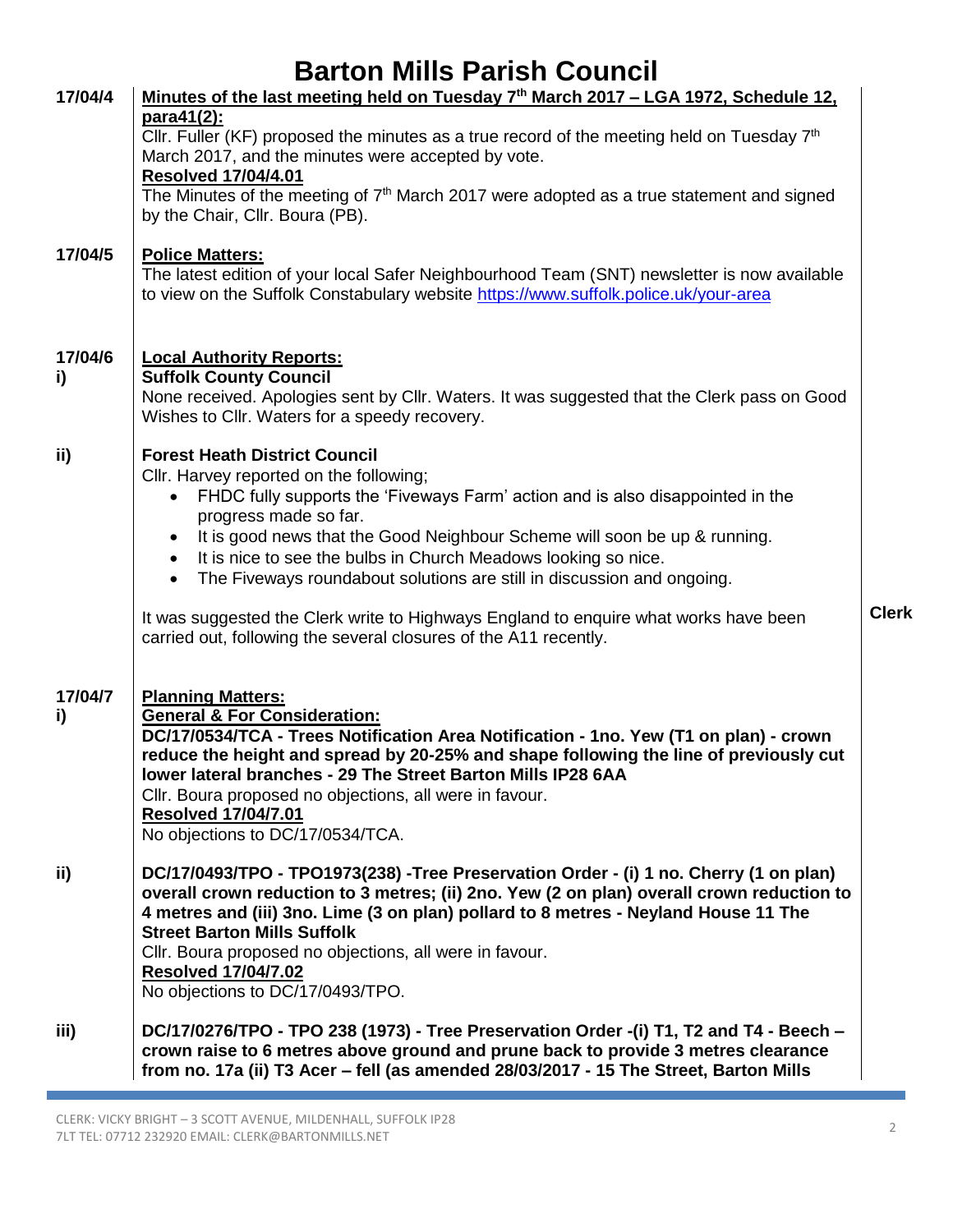Cllr. Boura proposed no objections, all were in favour. **Resolved 17/04/7.03** No objections to DC/17/0276/TPO.

**DC/17/0602/TCA - Trees in a Conservation Area notification - 1no. Ash, 4no. Cherry and 12no. Spruce (within G1 on plan) – fell - Cherry House 66 The Street Barton Mills** Cllr. Boura advised this application stated cause due to Storm Doris. She suggested that it would be a huge impact on the street scene and that conditions should be proposed to replace with further planting if approved. The need to remove so many trees due to storm damage was queried. It was suggested that the decision should be left to the Tree Officer and Cllr. Lewis (RL) proposed no comments, 6 were in favour with 3 abstaining. **Resolved 17/04/7.04** No comments to be submitted for DC/17/0602/TCA.

It was agreed that future TPO/TCA applications be listed separately on the agenda and only to be discussed if felt necessary.

**Awaiting Forest Heath decisions and pending appeals:**

**a) DC/17/0099/TPO - TPO 238 (1973) Tree Preservation Order (i) 1no. Yew (T1 on plan, within G3 on order) prune away from BT wire to achieve 0.5 metres clearance from the wire and (ii) 1no. Beech (T2 on plan, T3 on order) Crown raise to 6 metres above ground level - The Dhoon 19 The Street Barton Mills –** *Approved 9th March 2017*

**b) DC/17/0098/TCA - Trees in a Conservation Area Notification - 1no.Ilex (T3 on plan) reduce height to 15 metres - The Dhoon, 19 The Street, Barton Mills –** *Approved 22nd February 2017*

**c) DC/17/0097/TCA - Trees in a Conservation Area Notification - (i) 1no. Sycamore (1 on plan) reduce in height to 6 metres (20ft); (ii) 1no. Silver Birch (2 on plan)reduce in height to 4.5 metres (15ft); (iii) 1no. Horse Chestnut (3 on plan) reduce all branches to 1.2 metres (4ft) in**

**length - Sweet Peace, 19A The Street, Barton Mills –** *Approved 21st February 2017*

**d) DC/17/0052/TCA - Trees in a Conservation Area Notification - 1no. Silver Birch- Fell – 29 The Street, Barton Mills –** *Approved 22nd February 2017*

**e) DC/16/1877/FUL – 1 dwelling - Land Adjacent to The Old Maltings The Street Barton Mills –** *The Conservation Officer objects to over-development of the area, thus causing a delay in decision. The Planning Officer is currently on leave, but a query has been raised for them on their return.*

**f) DC/16/0683/FUL Retention of hand car wash operation - Car Wash Fiveways Services Fiveways Barton Mills –** *The landscaping plan has been agreed, there is no confirmed date for plan to be actioned.* **Clerk**

**DC/13/0927/OUT Reserved Matters Application - Submission of details under outline planning permission - the means of access, appearance, landscaping, layout and scale for a residential development of 78 dwellings with associated garages, landscaping and ancillary works. Land South of Worlington Road Mildenhall Suffolk –** *To consider Highways Gate and Signage*

**Clerk**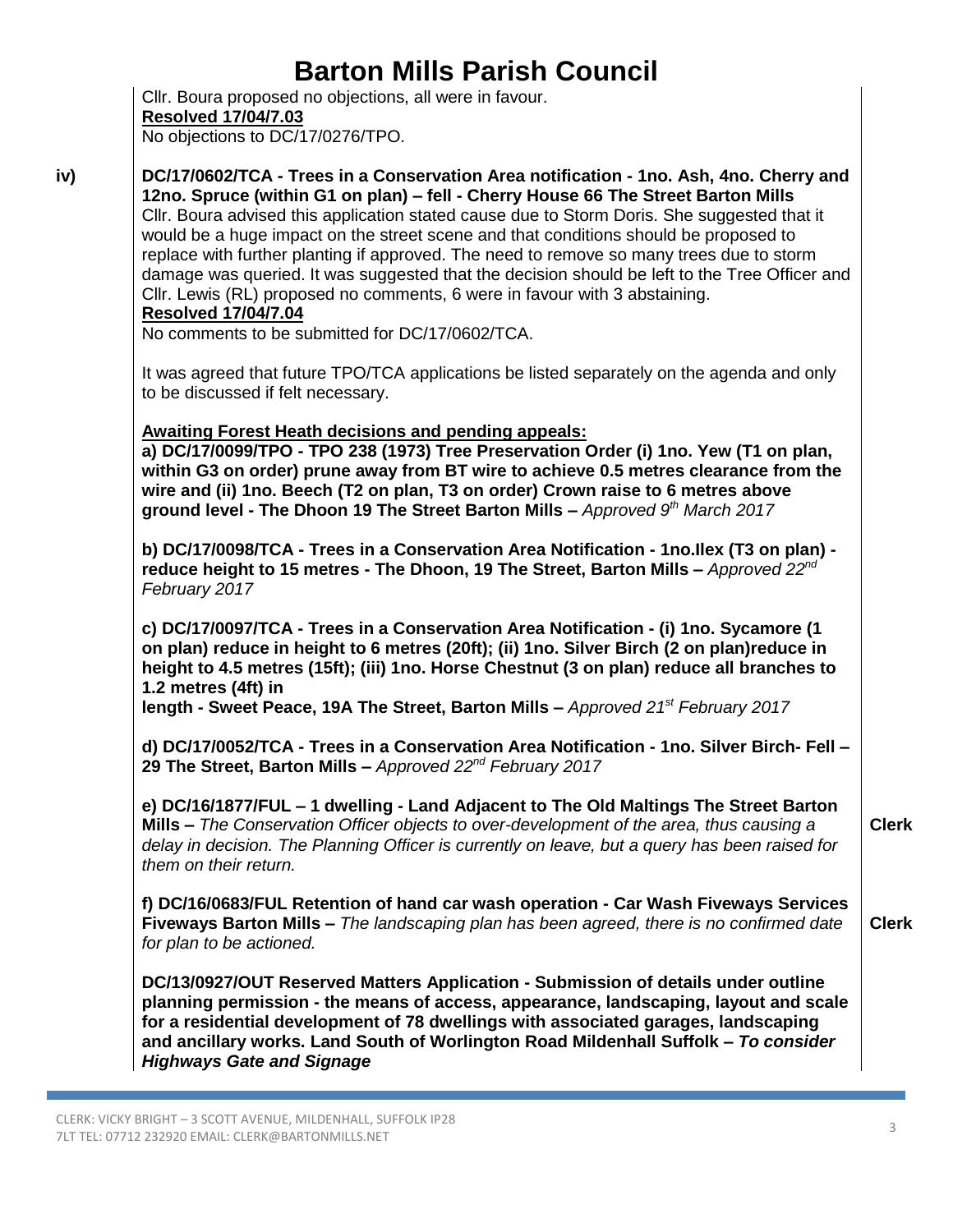|                | Once again it was discussed how signage could be confusing. It was suggested that it was<br>time to educate people so that the area does not remain in 'limbo'. As currently the area is a<br>'no man's land' and there is a need to make residents there feel a part of the village. It was<br>clarified that although the postal addresses on Worlington Road are Mildenhall, the area is<br>actually within the Barton Mills Parish. Cllr. Boura confirmed that the highway gate is a<br>condition of the planning approval. Cllr. Lewis (RL) proposed a gate with no signage, 6 were<br>in favour, 2 against and 1 abstained.<br><b>Resolved 17/04/7.05</b><br>It was agreed that the suggestion of a 'Barton Mills' sign not be included in proposed designs<br>of the gate. |              |  |  |  |
|----------------|-----------------------------------------------------------------------------------------------------------------------------------------------------------------------------------------------------------------------------------------------------------------------------------------------------------------------------------------------------------------------------------------------------------------------------------------------------------------------------------------------------------------------------------------------------------------------------------------------------------------------------------------------------------------------------------------------------------------------------------------------------------------------------------|--------------|--|--|--|
|                | The Clerk is to follow up with the applicant and planners regarding the design and timeframe<br>of the gate.                                                                                                                                                                                                                                                                                                                                                                                                                                                                                                                                                                                                                                                                      | <b>Clerk</b> |  |  |  |
| 17/04/8        | Clerks Report Matters Arising from the Minutes of the Last Meeting (For Info Only):                                                                                                                                                                                                                                                                                                                                                                                                                                                                                                                                                                                                                                                                                               |              |  |  |  |
|                | <b>Clerks Report</b><br>The Clerk advised that the issue of the unpaid rent to SCC for the land used as allotments<br>had now been resolved and SCC had agreed to waive the backdated rent and to begin<br>invoicing annually from 1 <sup>st</sup> April 2017.                                                                                                                                                                                                                                                                                                                                                                                                                                                                                                                    |              |  |  |  |
|                | CIIr. Boura asked if the Play Area annual inspection date had been confirmed, the Clerk is still<br>waiting confirmation of the date.                                                                                                                                                                                                                                                                                                                                                                                                                                                                                                                                                                                                                                             | <b>Clerk</b> |  |  |  |
| 17/04/9        | Correspondence<br>A new club (Bridges) for over 16's who have learning disabilities or additional needs (autism)<br>is being run on the 1 <sup>st</sup> & 3 <sup>rd</sup> Thursday of every month starting 6 <sup>th</sup> April 2017, at the Mildenhall<br>Community Hub Tel: 01638 716631.                                                                                                                                                                                                                                                                                                                                                                                                                                                                                      |              |  |  |  |
|                | Thank you letters in respect of annual donations given by the Parish Council were received<br>from East Anglian Air Ambulance and CAB.                                                                                                                                                                                                                                                                                                                                                                                                                                                                                                                                                                                                                                            |              |  |  |  |
|                | CIIr. Boura confirmed that the A11 meeting had been rescheduled for June 2017.                                                                                                                                                                                                                                                                                                                                                                                                                                                                                                                                                                                                                                                                                                    |              |  |  |  |
| 17/04/10       | <b>Affordable Housing</b><br>Cllr. Boura confirmed the survey had been distributed after the last meeting, the deadline for<br>submissions is 20 <sup>th</sup> April 2017. It was discussed that residents had raised concerns about the<br>length and financial questions asked on the form. Cllr. Boura and Cllr. Dawson explained that<br>the questions were necessary and a requirement for assessing the housing need.                                                                                                                                                                                                                                                                                                                                                       |              |  |  |  |
| 17/04/11<br>i) | <b>Parish Matters</b><br><b>Footpath to Mildenhall Works Update</b><br>CIIr. Boura advised that the works had been deferred due to gas works being carried out.<br>Works are hoped to start over Easter. Funds have been secured for the whole costs and<br>therefore the Parish Council and Mildenhall PC donations are no longer required.                                                                                                                                                                                                                                                                                                                                                                                                                                      | <b>PB</b>    |  |  |  |
| ii)            | <b>SID Scheme Update</b><br>The Clerk confirmed that funding had now been received and the posts had been installed.<br>The equipment has been ordered and delivery is expected towards the end of the week.<br>The Clerk is to draft a rota for the sign to be moved around on a fortnightly basis.                                                                                                                                                                                                                                                                                                                                                                                                                                                                              | <b>Clerk</b> |  |  |  |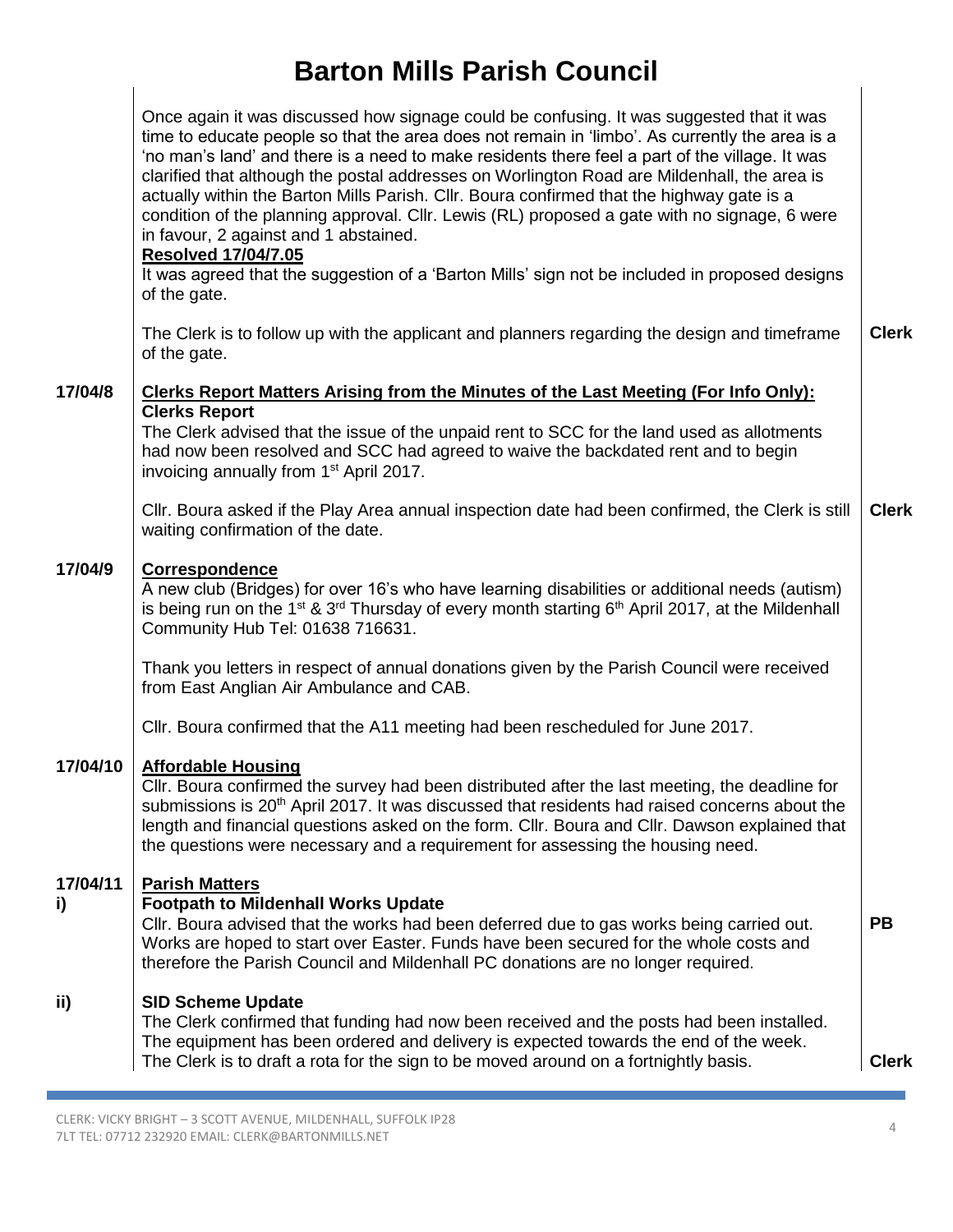#### **iii) Good Neighbour Scheme**

Cllr. Boura confirmed that the launch meeting had been rescheduled for  $2<sup>nd</sup>$  May 2017 at 7:30pm.

#### **iv) Street Lighting Quote Update & Update on Worlington Road Street Light**

Cllr. Boura advised that the site meeting with UKPN had gone ahead and presented the quotes from Pearce & Kemp and K&M Lighting;

*Bell Lane – Pearce & Kemp £1,649.50, K&M £1,830.84 (UKPN Costs £1,120.35) all plus VAT Grange Lane – Pearce & Kemp £616.32, K&M £1,099.75 (UKPN Costs £710.85), all plus VAT*

*Church Lane – Pearce & Kemp £1,141.67, K&M £1,649.50 (UKPN Costs None) all plus VAT Removal of I light on Worlington Road – Pearce & Kemp £69.50, K&M £170.00 (UKPN Costs £230.00) all plus VAT*

Councillor's queried the positioning of the street light proposed for Grange Lane, it was agreed to hold a site visit to agree the location. Cllr. Lewis (RL) proposed accepting the quotes for the 4 lights from Pearce & Kemp, subject to a site visit to Grange Lane, 8 voted in favour with 1 abstaining.

### **Resolved 17/04/11.01**

It was agreed to accept the quote from Pearce & Kemp for the 4 lights, subject to a site visit for the Grange Lane light location to be approved by all.

Cllr. Boura confirmed the ivy had been removed from the Station Road light.

The Clerk presented a contract for the maintenance of the 4 Victorian Lamps from K&M Lighting and this was duly signed by the Chair (PB).

The Clerk confirmed she had received the quote for the annual street light maintenance contract from K&M, but was still waiting for the quote from Pearce & Kemp.

#### **v) Worlington Road Street Lighting**

It was confirmed that there was no designated Section 106 money from the Worlington Road development for street lighting. Cllr. Hayward put forward the suggestion that the street lighting on Worlington Road was very spaced apart, the lighting past the bridge and further up was between 33-35m apart and resulted in very dark areas. He proposed that as the road is seeing increasing traffic and pedestrian footfall that two new lights were needed at Bridge Farm Close and on the corner of the bridge. It was agreed that safety is paramount and it was suggested that the Clerk write to SCC about the possibility of installing two new lights. Cllr. Hayward queried why it had to be SCC responsibility and whether the Parish Council could not add the two lights to the street light program. Cllr. Boura advised that the street lighting in that area was SCC responsibility and that first approach should be to them and that if they were unwilling to help then the Parish Council could look at considering the two lights in the next phase of the street light program, this was supported by Cllr. Lewis (RL) and it was agreed that the Clerk write to SCC.

Cllr. Hayward expressed his concern at the lack of interest in the Worlington Road area and felt that the opinions of the Worlington Road residents were not taken seriously, this was refuted by Councillor's. Cllr. Hayward advised that he would no longer sit on the Council as a **Clerk**

**Clerk**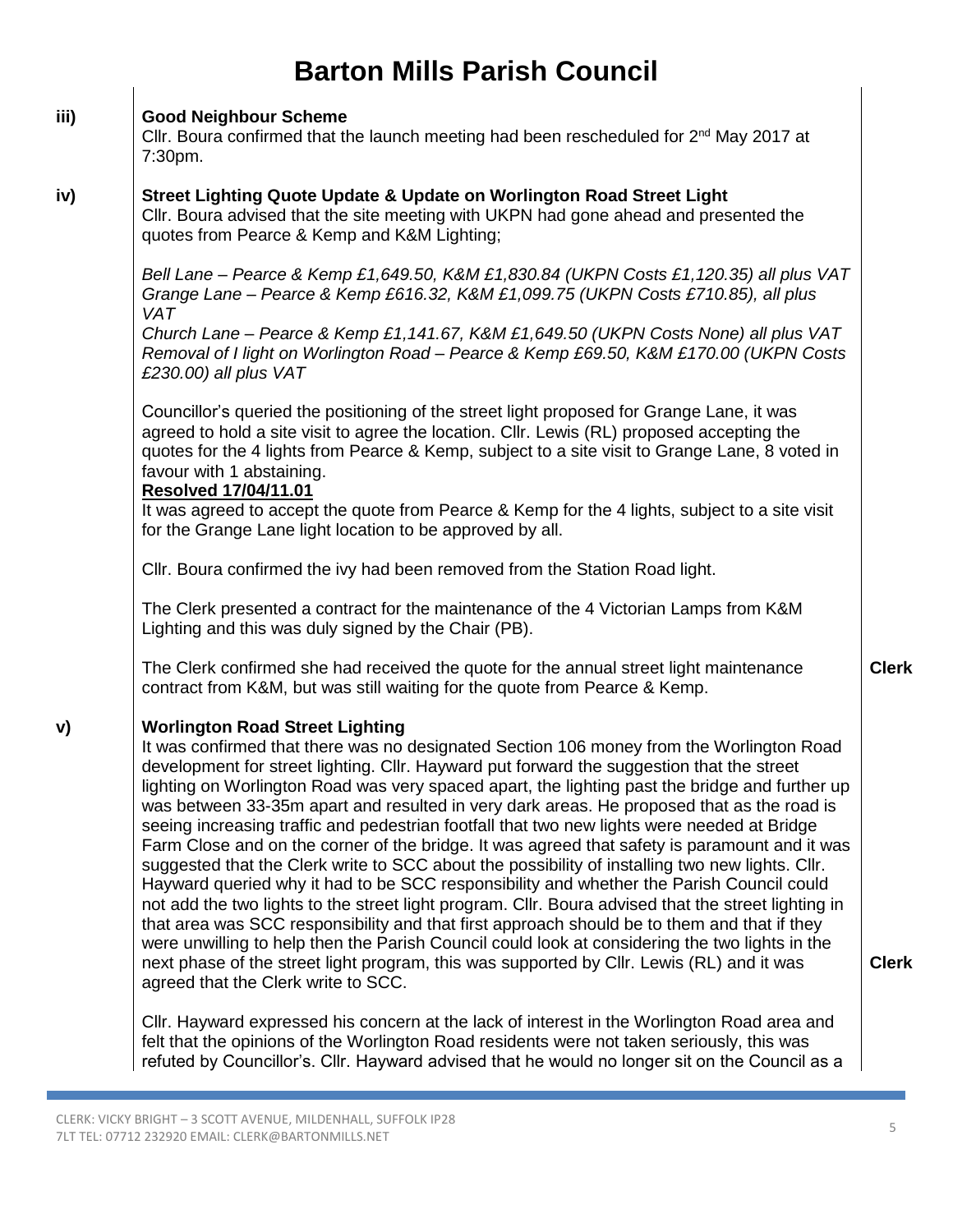member and this would be his last meeting.

### **vi) Title Deeds & Land Registry Quotes for Playing Field**

The Clerk advised that the application had been submitted to Land Registry by Bendall & Sons and it was expected to take 3-4 months.

#### **vii) Update on Village Hall Car Park Works**

Cllr. Boura confirmed the works had now been completed.

#### **viii) Update on Football Club Lease**

The Clerk confirmed that the Football Club had signed the lease, she presented two signed copies of the lease which were duly signed by the Chair (PB) and witnessed by the Clerk.

#### **ix) Playing Field Notices**

The Clerk presented example of a notice for the field, it was agreed that the main issue was with Horses. The Clerk advised that guidance from SALC and FHDC had suggested that the Parish Council could make a 'Bye-Law' to enforce 'No Horses'. It was felt that at this time it would be prudent to try the notices first. It was agreed to use the Clerk's draft notice with amendments, and Cllr. Lewis (RL) offered to print and laminate temporary A3 signs. It was agreed to proceed and the wording, locations and decision to purchase permanent signs will be added to the next agenda for discussion.

#### **x) Grass Cutting Annual Contract Renewal**

The Clerk presented the contract for the annual grass cutting from INL for the forthcoming year. Cllr. Boura proposed continuing with INL, all were in favour.

### **Resolved 17/04/11.02**

It was agreed to renew the annual contract with INL for the year at £2,478.00.

#### **xi) Peace Garden**

Cllr. Boura presented quotes for bark and slate to top the peace garden. The pros and cons were discussed for both options. Councillors discussed keeping the garden as it is and monitoring the maintenance by INL, further planting was discussed. Cllr. Lewis (FL) proposed to keep it as it is for now and review in the Autumn, 6 were in favour and 3 abstained. **Resolved 17/04/11.03**

It was agreed to keep the garden as it is and to continue with INL maintaining it. To be discussed again in Autumn.

Cllr. Boura presented a quote for replacing the broken post, for  $£55 + \sqrt{AT}$ , she proposed proceeding with the quote, all were in favour.

### **Resolved 17/04/11.04**

It was agreed to proceed with replacing the broken post at the Peace Garden at a cost of £55 + VAT.

#### **xii) Defibrillator & Phone Box Adoption Update**

The Clerk advised that she had contacted BT and was still waiting their response.

**Clerk**

**RL**

### **17/04/12 i) Finance Parish Council Bank Balances and Reconciliation from list of Payments & Receipts Resolved 17/04/12.01**

It was proposed by Cllr. Boura (PB) that the bank balances and reconciliation of payments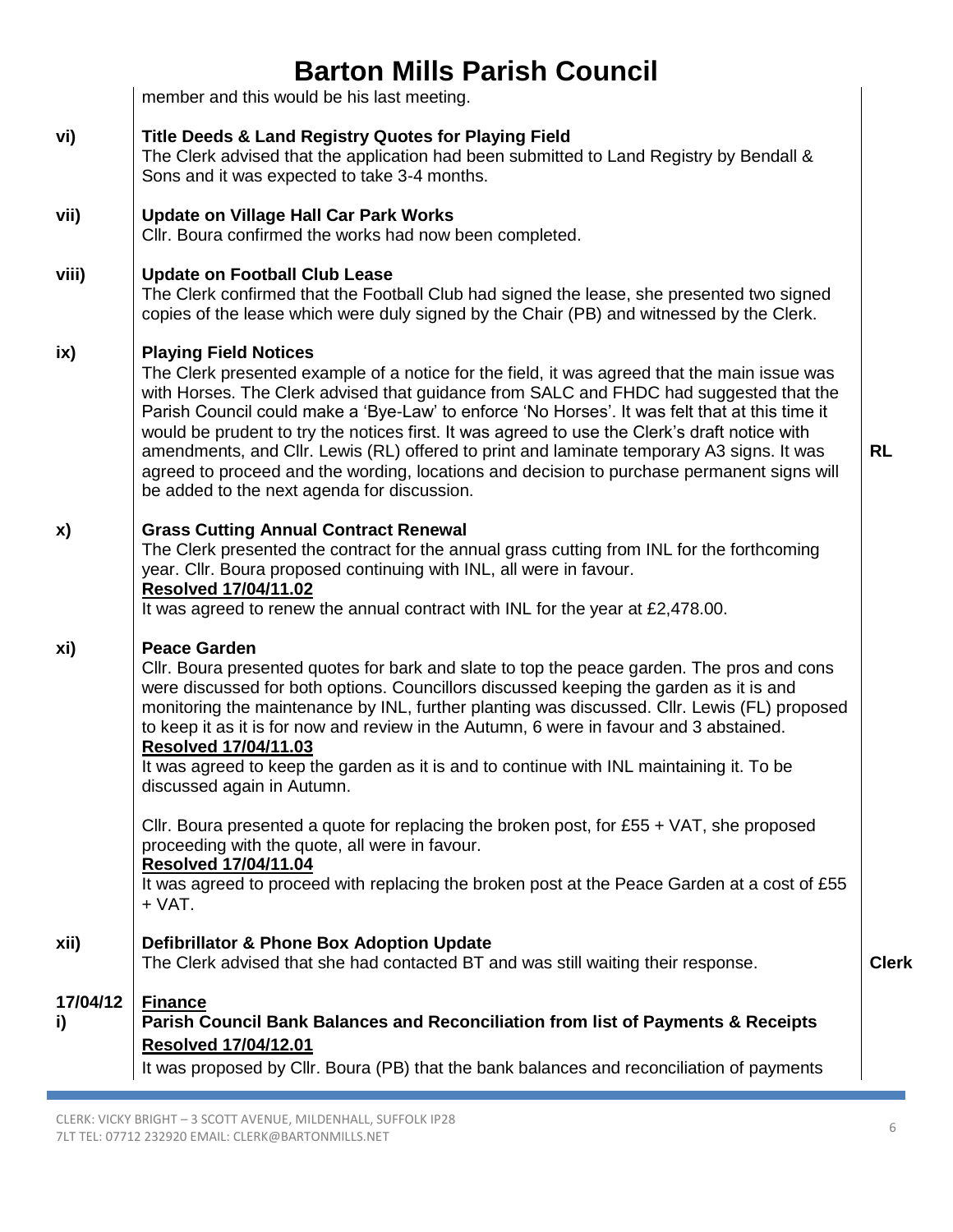and receipts be received and adopted and initialled & signed as such by the Chairman (PB). All were in favour. The bank account balance as of  $28<sup>th</sup>$  March 2017 is £25,255.61.

## **Cheques for Signing and Approval & to Authorise Payment of Outstanding Invoices**

Cllr. Lewis (RL) proposed that the payments of the following outstanding invoices and the cheques be approved.

### **Resolved 17/04/12.02**

It was agreed to approve the payments of the following outstanding invoices and the cheques were approved and signed by Cllr. R. Lewis and Cllr. F. Lewis.

| Mrs. V Bright    | Mileage & Expenses                  | 1497 | £21.59  |
|------------------|-------------------------------------|------|---------|
| Paragon Internet | Website hosting                     | 1498 | £14.99  |
| Group            |                                     |      |         |
| Tindall's        | <b>Barton Miller Paper Donation</b> | 1499 | £108.00 |
| <b>INL</b>       | Car park works                      | 1500 | £555.00 |
| <b>INL</b>       | Remove dangerous branch             | 1501 | £60.00  |
| <b>INL</b>       | Grass cutting March 2017            | 1502 | £120.00 |
| <b>SALC</b>      | Payroll                             | 1503 | £54.00  |
| Mrs. P Boura     | <b>Expenses</b>                     | 1504 | £9.32   |

**iii)**

**i)**

**ii)**

### **Update on Bank Mandate**

Cllr. Boura confirmed that the second mandate had now been processed and all current Councillors were signatories on the account.

The Clerk is to chase progress of the 32-Day Notice Account.

## **Councillors Reports and Items for the next agenda**

**17/04/13 External Meetings that Councillors may wish to report upon**

Cllr. Lewis (FL) reported that the SALC meeting held on 14<sup>th</sup> March had discussed Highways issues, dog fouling and Community Speed Watch. The attendees and SALC had been very helpful regarding advice given on the problem of Horses on the Playing Field.

Cllr. Boura reported that she would be attending the Parish Forum on Wednesday  $5<sup>th</sup>$  April 2017.

### **ii) Councillors Reports**

Cllr. Boura reported that the clean up after Storm Doris was now complete. She advised she had installed the last of the green matting by the recycling bins. She confirmed the Worlington Road notice board works are to be done soon.

Cllr. Fuller reported that the closure of the footpath from Barton Mills to Mildenhall due to gas works had been inconvenient and that there had been little notice or signage to announce the closure.

**iii) Items for Future Agendas**

- Affordable Housing Needs Survey Update
- Footpath to Mildenhall Update
- SID Update
- Annual Street Lighting Quotes

**Clerk**

**PB**